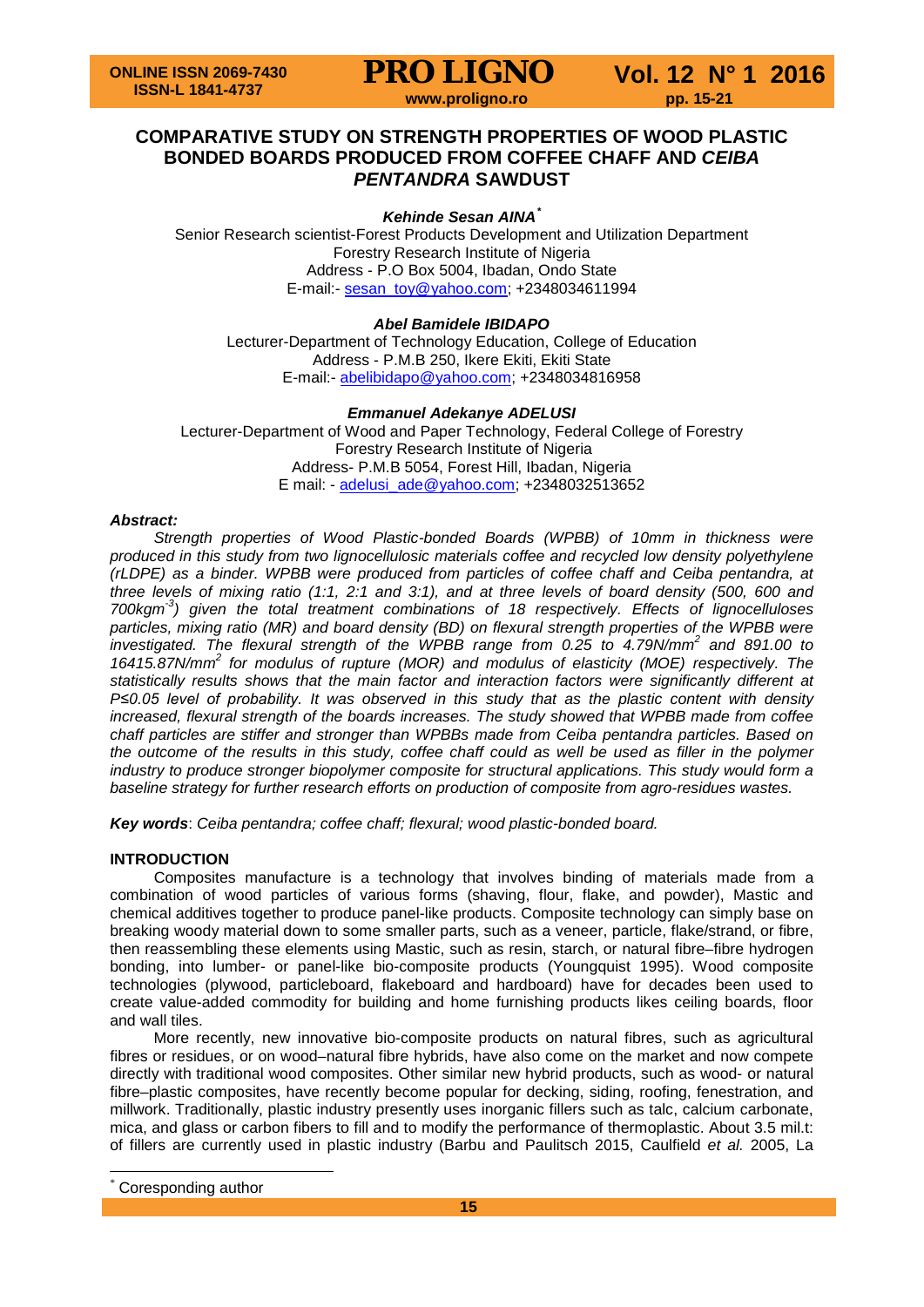# **PRO LIGNO** Vol. 12 N° 1 2016

Mantia *et al.* 2005, Clemons 2002). This provides rigidity and resistance to temperature (Abu-Sharkh *et al*. 2004, Mengeloglu *et al.* 2000) but costly and abrasive to the processing equipment (Mengeloglu and Matuana 2003, Matuana *et al*. 1998).

The introduction of wood in plastic industries was attributed to the properties displayed which include improved strength properties, high dimensional stability, environmental friendly and resistance to insect and fungal attack (Falk *et al*. 2002). The use of wood flour in plastic products is expected to increase due to the high demand for Wood Plastic Composite (WPC) in the construction industry for decking, siding, roofing, tiles and window frame (Eckert 2000). The interest in using plastic as binder in composite board is attributed to its properties displayed. The advantages of using organic fillers (wood and agro-residues) in thermoplastics can be attributed to its low densities, low cost and nonabrasive in nature (Sanadi *et al.* 1994, Clemons 2002, Mengeloglu and Matuana 2003, Abu-Sharkh *et al*. 2004, Caulfield *et al*. 2005). The possibility of high filling levels, low energy consumption, high specific properties, biodegradability, availability of a wide variety of fibers throughout the world, and generation of a rural/agricultural-based economy potentials could be well addressed with wood- and agro-composites (Matuana *et al*. 1998, Chen *et al*. 1998). Many researchers have reported agricultural plant as a good source of raw material for organic fillers in the production of thermoplastic composites using plant flour or fiber including hemp, flax, jute, sisal, bagasse, ramie and kapok (Gassan and Bledzki 1997, Backiel 1995). The large volume of lignocellulosic waste particles generated daily in agro- and Wood based industries of the developing countries are becoming environment menace, instead of daily burning of these wastes that resulted to climate damaging, it will be an advantage for climate change control if used for the production of valuable products. Therefore, this project aim to produce, investigate and compare the flexural properties of WPBB produce from *Ceiba pentandra* and coffee chaff waste particles.

### **MATERIAL AND METHOD**

Coffee chaff waste was collected from coffee production milling industry at Ikare -Akoko, Ondo State, while *Ceiba pentandra* sawdust was collected from the saw mill section of Forest Products Development and Utilization Department, Forestry Research Institute of Nigeria, Ibadan, Oyo State. The particles were thoroughly sieved with wire mesh of size 250µm to select only the fine powder. The particles were oven dried at 103<sup>°</sup>C for 24 hours to attain 4% moisture content; this was to prevent bubbles formation inside the resulting boards. The rLDPE employed in this study was collected from dumping site of plastic packaging industry (Primos packaging industry at Akure, Ondo–State). Plastic waste from packaged sachets were thoroughly washed in cold water to remove stains, air-dried and milled into powder particle using 50 ton pulverize hammer mill machine available at Aleshinloye recycling plant, Ibadan, Oyo State, the plastic particles was thoroughly sieved with wire mesh of size 250µm to get equal sized particles with the lignocelluloses particles employed. Appropriate quantity of lignocellulosic and rLDPE particles were weighed accordingly to the varied plastic/fibre mixing ratio of 1:1, 2:1, and 3:1 (w/w). The pre-determined and nominal board densities of the boards were based on 500, 600 and 700kg/m<sup>-3</sup> respectively.

# **Composite board formation**

Particles were thoroughly hand mixed together and fed into a locally fabricated single screw extruder machine constructed by Alex Engineering Company, Ibadan, and Oyo State. The machine consists of screw diameter and length of 63 and 1090mm, while the extruder consists of four compartmental zones which include the feeding hopper (Fig. 1) as zone 1, coolant chamber (Fig. 2) as zone 2, the heater and mixer (Fig. 3) as zone 3 and lastly is the square shape die (mould) (Fig. 4). The mixed particles was fed through the feeding hopper, mixed and blended thoroughly in zone 2 and 3 and passes through the coolant chamber un-melted to zone 3 for proper mixing under specific temperature and pressure of 185 – 200 $^{\circ}$ C and 175N to produce compounded strand, the stranded materials were conditions under water bath at temperature of  $26^{\circ}$ C before pelleted using a fabricated polymer pelletizer. The pellet materials were oven dried at  $65^{\circ}$ C for 24h and uniformly spread inside aluminium mould of size of 300x300x10mm and platen pressed with 30 ton capacity hot press machine at temperature of 170 $\mathrm{^0C}$  for 45 minutes with exerted pressure of 230N. WPBB produced was removed 65<sup>°</sup>C and stacked under a controlled room condition at temperature of 26  $\pm$  2<sup>°</sup>C and relative humidity of  $65 \pm 2\%$  prior to properties determination.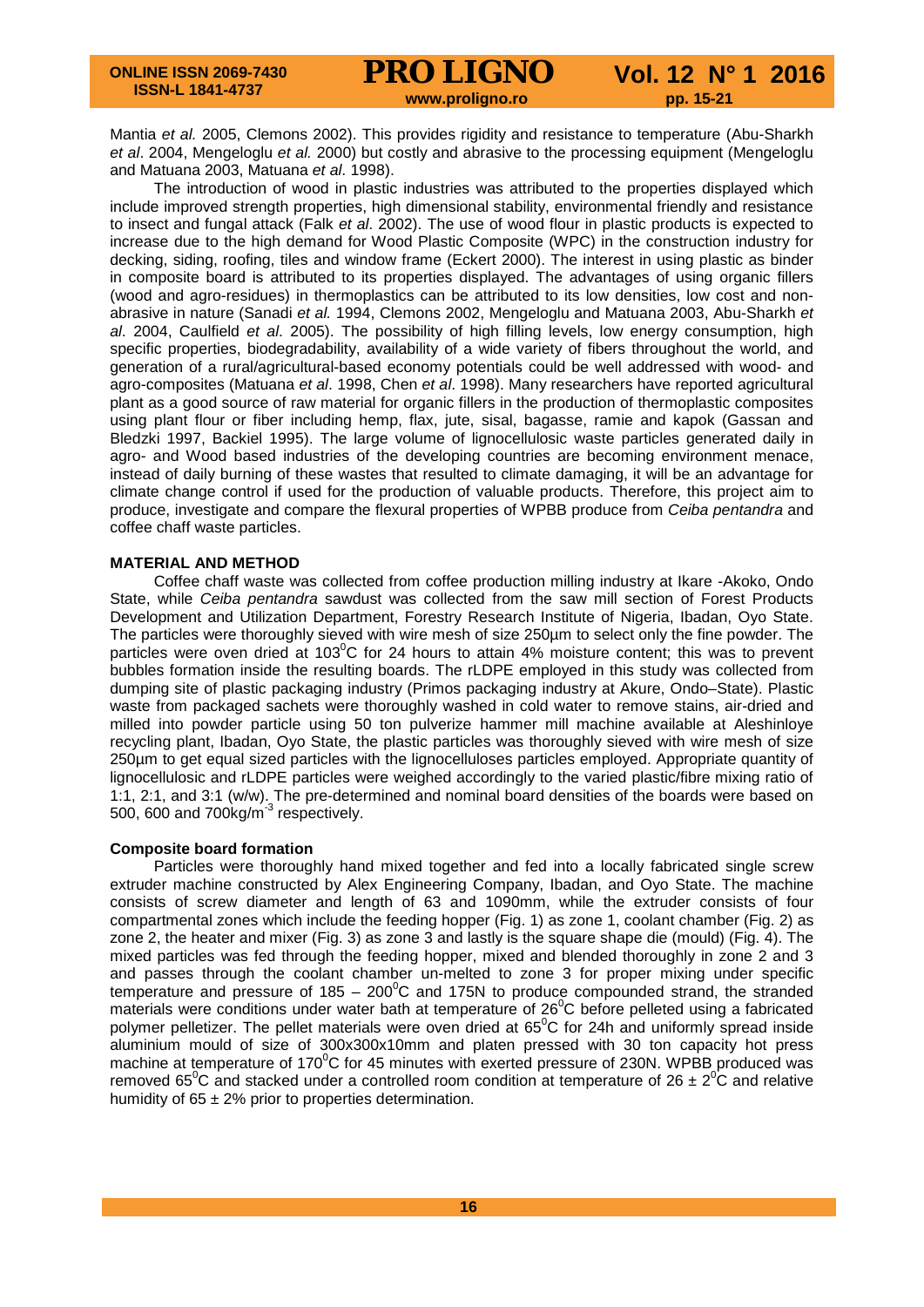### **ONLINE ISSN 2069-7430 ISSN-L 1841-4737**

# **PRO LIGNO** Vol. 12 N° 1 2016



*Fig. 1. Feeding hopper*



*Fig. 2. Coolant*



*Fig. 3. Heaters*



*Fig. 4. Die (moulder)*

### **Strength properties**

Test specimen of 10mm (thickness)  $\times$  50mm (width)  $\times$  195mm (length) was subjected to Hounsfield tensiometer machine available at Timber Mechanics Unit of Forest Products Development & Utilization Department to test for flexural strength of the boards in accordance with British Standard D373 (1989). The three-point bending method at a load cell of 125 pounds and load frame of 100mm was applied to the specimen until failure occurred. MOR and MOE data were calculated based on these formulas below:

$$
MOR (N/mm2) = \frac{3\rho L}{2bh2}
$$
 (1)

where: MOR = Modulus of rupture (N/mm<sup>2</sup>), P = the ultimate failure load (N), L= the board span between the machine supports (mm),  $b =$  width of the board sample (mm),  $h =$  thickness of the board sample (mm).

The modulus of elasticity was determined from the bending test performed on each specimen and MOE was calculated using the formula:

$$
MOE (N/mm2) = \frac{\rho L3}{4\Delta bd3}
$$
 (2)

where: MOE = modulus of elasticity (N/mm<sup>2</sup>), P = Load (N), L= the span of board sample between the machine supports (mm),  $b =$  width of the board sample (mm),  $d =$  thickness of the board sample (mm),  $\Delta$  = gradient from the slope.

### **Data analysis**

A 2x3x3 completely randomized design factorial experiments was conducted to investigate the effects of lignocellulosic particles (*Ceiba pentandra* and coffee chaff), plastic/wood mixing proportions  $(1:1, 2:1 \text{ and } 3:1)$  and nominal densities  $(500, 600 \text{ and } 700 \text{kgm}^3)$  on tensile strength of the WPBBs. Based on the factorial experiment, a two way analysis of variance (ANOVA) was conducted to determine the effects of main and interaction factors. The separation of mean values for board samples were compared using Duncan Multiple Range test (DMRT) at 5% level of probability.

### **RESULTS AND DISCUSSION Bending strength**

The MOR average values are presented in Table 1 and the mean values range from 1.39 to 4.79N/mm<sup>2</sup> in WPBB made from coffee chaff particle. The mean values for MOR range from 1.39 to 2.24N/mm<sup>2</sup> for rLDPE/agro ratio of 1:1, 2.01 to 4.05N/mm<sup>2</sup> for ratio 2:1 and 2.35 to 4.79N/mm<sup>2</sup> for ratio 3:1. Meanwhile, the mean values for the MOR of WPBBs produced from *Ceiba pentandra* sawdust range from 0.25 to 0.54N/mm<sup>2</sup> for rLDPE/wood ratio of 1:1, 0.38 to 0.55N/mm<sup>2</sup> for ratio 2:1 and 0.46 to 0.71N/mm<sup>2</sup> for ratio 3:1 respectively. The MOR of the boards increase with increased in the plastic/particle proportion as illustrated in Fig. 5. Similarly, the mean values for the MOR of board densities range from 1.39 to 4.79N/mm<sup>2</sup> for WPBBs made from coffee chaff while for *Ceiba pentandra*, the mean values for MOR from densities range from 0.25 to 0.71N/mm<sup>2</sup> respectively. Fig. 5 shows that irrespective of the lignocellulosic material, MOR values increased with increase in plastic content. This observation might be as a result interactions between the agro- particle and plastic particle, there was higher compatibility force between the plastic and agro particle than the wood particle, the weigh per weight interaction bond between the plastic and agro-particle might have resulted into the higher MOR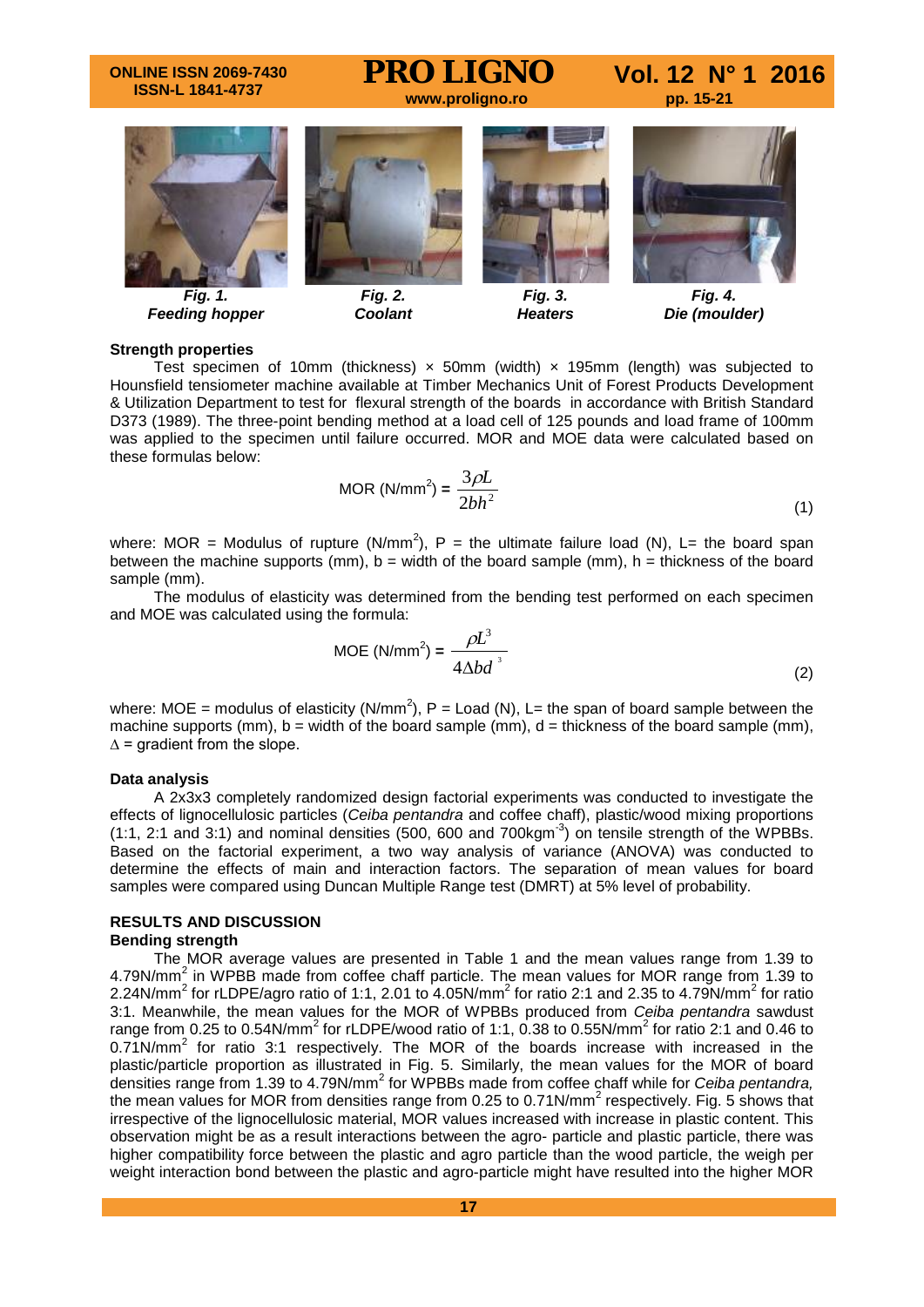**PRO LIGNO** Vol. 12 N° 1 2016

values obtained for boards made from coffee chaff than the *Ceiba pentandra.* The mechanical and chemical characteristics of each lignocellulosic particle with polymer might also be other advantages, the bulk weight of coffee chaff made it to be heavier than the wood employed. The values obtained in this study are within the range of values reported in previous findings by (Aina *et al*. 2013, Aina and Fuwape 2008, Aina *et al.* 2008, Terry *et al.* 2000, Stark *et al*. 2003). The boards made from rLDPE/lignocellulosic particles of 3:1 were stronger while the boards at 700kgm<sup>-3</sup> were better in terms of strength than lowest densities of 500kgm<sup>-3</sup>. The MOR values of coffee chaff plastic bonded composite increased in MOR by 2.45% to 1.84% of WPBBs made from *Ceiba pentandra.* This shows that the structure-like nature and weight exhibited in each particle has significant influence on the bending force assessed, the higher the plastic proportion and density in the matrices the stronger the board. These observations agree with (Ajayi 2006). Each lignocellulosic particle mixed with polymer leads to strong reinforcement in the matrices thereby creates more compacted WPBB which resulted in increased load to applied stresses.

### **Stiffness in bending**

The MOE average values are presented in Table 1 and the mean values range from 4833.6 to 16415.87N/mm<sup>2</sup> in WPBB made from coffee chaff particle while the mean values range from 4833.6 to 8514.3N/mm<sup>2</sup> for rLDPE/agro ratio of 1:1, 6599.7 to 15247.4N/mm<sup>2</sup> for ratio 2:1 and 13225.9 to 16415.9N/mm<sup>2</sup> for ratio 3:1. Similarly, the mean values for MOE of WPBBs made from *Ceiba pentandra* sawdust range from 891.0 to 1102.5N/mm<sup>2</sup> for rLDPE/wood ratio of 1:1, 954.2 to 1438.9N/mm<sup>2</sup> for ratio of 2:1 and 1867.9 to 2512.40N/mm<sup>2</sup> for ratio 3:1 respectively. The mean values of MOE of board made from density of 500 to 700kgm<sup>-3</sup> range from 4833.6 to 16415.9N/mm<sup>2</sup> for coffee chaff while for *Ceiba pentandra*, it range from 891.0 to 2512.4N/mm<sup>2</sup> (Fig. 6). It was observed that MOE increase with increased in the plastic/lignocellulosic proportion and density as illustrated in Fig. 6. WPBB made from rLDPE/lignocellulosic proportion of 3:1 (polymer/lignocellulosic particles) and board density of 700kgm<sup>-3</sup> are stiffer than the WPBB made from low rLDPE/lignocellulosic proportion of (1:1) and board density of  $500$ kgm<sup>-3</sup>. It was observed in this study that MOE of WPBB produced from *Ceiba pentandra* were lower to the MOE of WPBB made from coffee chaff respectively. The MOE values of the WPBB from coffee chaff increased by 2.39% to 1.82% of WPBB made from *Ceiba pentandra.* As illustrated in Fig. 6, MOE values increase with increased in polymer/particle ratio and board density. This observation is similar to the previous findings (Stark *et al*. 2003, Terry *et al*. 2000, Rodrinquez 1996). However the values are higher in coffee chaff than the results obtained from previous studies by these authors but there values were almost similar to the values obtained from *Ceiba pentandra* particle. These authors revealed that factor such as mechanical properties of both the wood and plastic should be considered. So also the anatomical and chemical interaction between the wood and plastic tends to affect the strength properties of composite. This might be as a result of bulk weight of the agreement residue employed in this study. The compatibility bonding force between the plastic and the particle might have enhance better interrelation force that allows uniform stress transfer and distribution in the board structure. The density displayed by each of particle could also contribute to the variability in MOE displayed by each WPBB investigated.

The result of analysis of variance is presented in Table 2, the results of analysis of variance shows that all the main factors, two and three interaction factors assessed were significantly different at 5% level of probability. This implies that the density, rLDPE/wood ratio and particle significantly influenced the flexural strength of the WPBB, the two and three interaction factors also influenced the flexural strength of the boards. Following the result of follow up test using Duncan Multiple Ranged Test at 5 % level of probability, the bending strength of the WPBB for coffee chaff composite were better than the *Ceiba pentandra* composite. Furthermore, composites made from higher production variables of rLDPE/lignocellulosic ratio of 3:1 and density of 700kgm<sup>-3</sup> were better in bending and stiffness strength than the others rLDPE/lignocellulosic ratio and density considered is this study.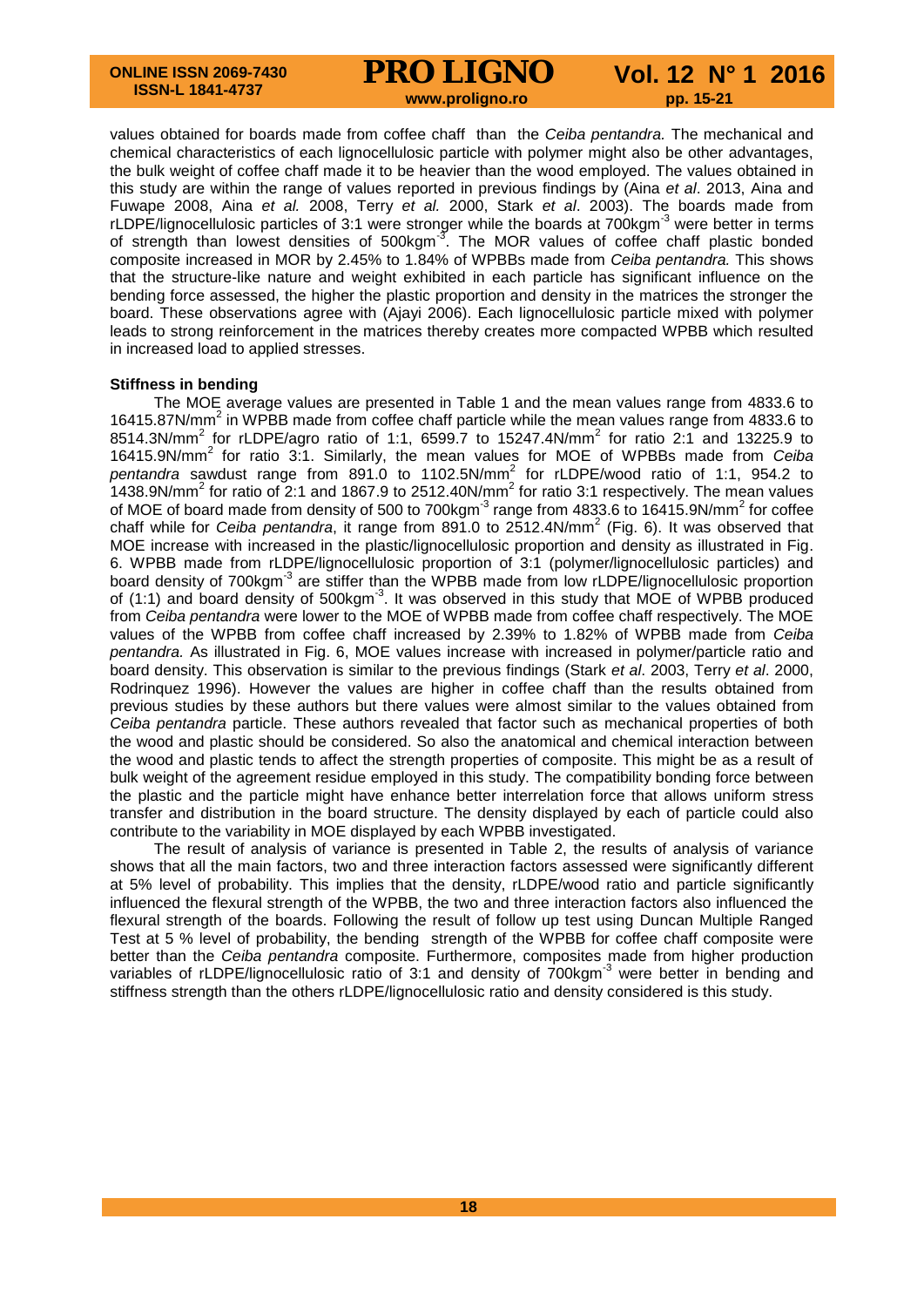*Table 1*

### *The mean values of flexural strength of 10mm WPBB made from coffee-chaff and Ceiba pentandra particle*

|                  | PRODUCTION VARIABLES         | pontanara particio<br><b>BENDING STRENGTH</b> |                                                       |                                                                          |  |  |
|------------------|------------------------------|-----------------------------------------------|-------------------------------------------------------|--------------------------------------------------------------------------|--|--|
| <b>Particles</b> | Density (kgm <sup>-3</sup> ) |                                               | Mixing ratio MOR ( $N/mm^2$ )                         | MOE (N/mm <sup>2</sup> )                                                 |  |  |
|                  | 500                          | 1:1<br>2:1<br>3:1                             | $1.39 \pm 0.31$<br>$2.01 \pm 0.89$<br>$2.35 \pm 0.36$ | $4833.6 \pm 391.9$<br>$6599.73 \pm 965.78$<br>$13225.87 \pm 2579.28$     |  |  |
| Coffee chaff     | 600                          | 1:1<br>2:1<br>3:1                             | $2.38 \pm 0.54$<br>$2.57 \pm 0.88$<br>$3.26 \pm 0.28$ | $6739.70 \pm 1259.07$<br>$13496.30 \pm 2220.78$<br>$15921.67 \pm 940.33$ |  |  |
|                  | 700                          | 1:1<br>2:1<br>3:1                             | $2.24 \pm 0.27$<br>$4.03 \pm 0.17$<br>$4.79 \pm 0.19$ | $8514.27 \pm 775.48$<br>15247.40 ± 1487.84<br>16415.87 ± 1432.06         |  |  |
|                  | 500                          | 1:1<br>2:1<br>3:1                             | $0.25 \pm 0.04$<br>$0.38 \pm 0.02$<br>$0.46 \pm 0.06$ | $891.00 \pm 359.10$<br>$954.20 \pm 76.50$<br>$1867.90 \pm 764.10$        |  |  |
| Ceiba pentandra  | 600                          | 1:1<br>2:1<br>3:1                             | $0.45 \pm 0.07$<br>$0.46 \pm 0.06$<br>$0.49 \pm 0.05$ | $1011.90 \pm 69.20$<br>$1247.60 \pm 406.50$<br>$1819.10 \pm 341.80$      |  |  |
|                  | 700                          | 1:1<br>2:1<br>3:1                             | $0.54 \pm 0.04$<br>$0.55 \pm 0.05$<br>$0.71 \pm 0.24$ | $1102.50 \pm 85.3$<br>$1438.90 \pm 203.90$<br>$2512.40 \pm 751.15$       |  |  |

Each value is the mean value of five replicates

*Table 2*

### *The result of analysis of variance conducted on WPBB produced from Ceiba pentandra and coffee chaff particle*

| coffee chaff particle      |    |                       |              |          |          |                    |        |         |          |  |  |  |
|----------------------------|----|-----------------------|--------------|----------|----------|--------------------|--------|---------|----------|--|--|--|
| Source of variance         | df | Modulus of elasticity |              |          |          | Modulus of rupture |        |         |          |  |  |  |
|                            |    | SS                    | МS           |          | Sig      | SS                 | МS     |         | Sig      |  |  |  |
| Particle                   |    | 1295037116            | 1295037116   | 1077.977 | $0.000*$ | 71.599             | 71.599 | 814.621 | $0.000*$ |  |  |  |
| <b>MRL</b>                 | 2  | 206297636             | 103148817.8  | 85,860   | $0.000*$ | 5.823              | 2.911  | 33.125  | $0.000*$ |  |  |  |
| Density                    | 2  | 74988886.0            | 37494442.99  | 31.210   | $0.000*$ | 9.049              | 4.524  | 51.477  | $0.000*$ |  |  |  |
| Particle x MRL             | 2  | 128156422             | 64078211.12  | 53.338   | $0.000*$ | 4.011              | 2.006  | 22.819  | $0.000*$ |  |  |  |
| Particle x density         | 2  | 55703319.4            | 27851659.69  | 23.183   | $0.000*$ | 5.274              | 2.637  | 30.005  | $0.000*$ |  |  |  |
| MRL x density              | 4  | 17373987.3            | 434396.822   | 3.615    | $0.014*$ | 1.684              | 0.421  | 4.790   | $0.003*$ |  |  |  |
| Particle x MRL x density 4 |    | 16686181.4            | 4171545.347  | 3.472    | $0.017*$ | 1.612              | 0.403  | 4.585   | $0.004*$ |  |  |  |
| Error                      | 36 | 43248897.1            | 12013558.253 |          |          | 3.164              | 0.088  |         |          |  |  |  |
| Total                      | 53 | 1837492445            |              |          |          | 102.217            |        |         |          |  |  |  |

**\***denotes significant at P ≤ 0.05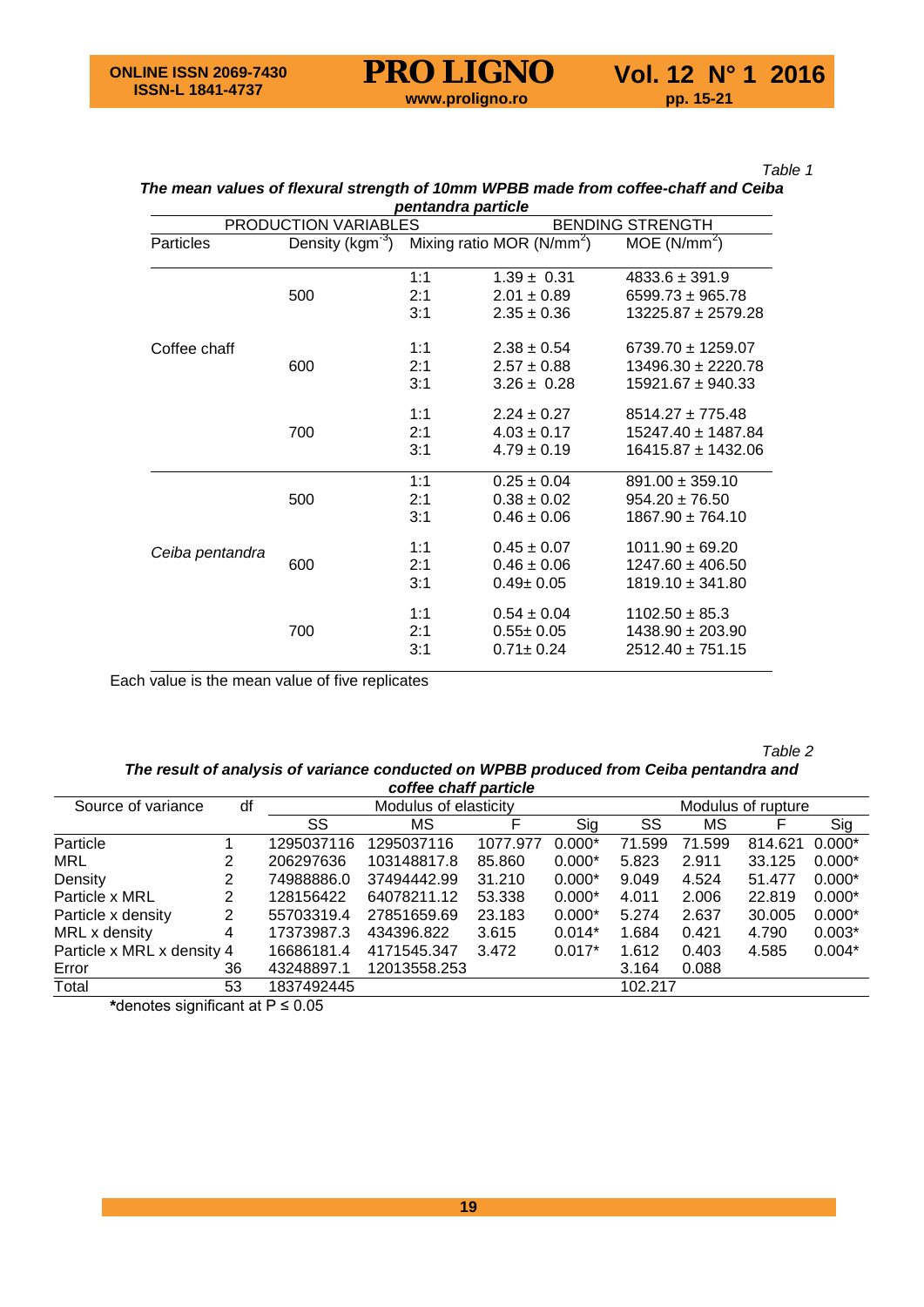



*Fig. 5.*

*Effect of production variables on modulus of rupture of the 10mm thickness wood – and agroplastic bonded boards.*



*Fig. 6.*

*Effect of production variables on modulus of elasticity of the 10mm thickness wood – and agro-plastic bonded boards.*

# **CONCLUSION**

The mechanical properties of the WPBB made from *Ceiba pentandra* and coffee chaff at three rLDPE/lignocellulosic proportional ratio and with densities were successfully investigated in this study. The flexural strength of the WPBB made from coffee chaff were stronger and stiffer than WPBB made from *Ceiba pentandra.* The flexural strength of WPBB produced at density 700kgm-3 and rLDPE/lignocellulosic ratio of 3:1 were better than the others two densities and ratio. Composites made from *Ceiba pentandra* at the same production variables with rLDPE/lignocellulosic of 3:1 and density 700kgm<sup>-3</sup> shows better strength and stiffness than the others two densities and ratio. The boards made from the wood particle were lower in flexural strength values to composites made from agro particle. Based on the results obtained from this study, it could be concluded that high proportion of polymer added to lignocellulosic particles are of better standard to meet high load bearing structural composite. With the incorporation of Agro residues as filler into the matrices of plastic bonded composite production could as well be favourable advantages in plastic composite manufacturing industry. Agro-residue like coffee chaff could form a baseline strategy for further research efforts on utilizing other agro-residues wastes as alternative raw-materials for the production of WPBB products.

# **REFERENCES**

Abu-Sharkh BF, Kahraman R, Abbasi SH, Hussein IA (2004) Effect of epolene E-43 as a compatibilizer on the mechanical properties of palm fiber-poly (propylene) composites. *J. Appl.Polym. Sci. 92*:2581-2592.

Ajayi B (2006) Properties of maize-stalk- based cement bonded composites. *Forest Prod. J.* 56(6):51– 55.